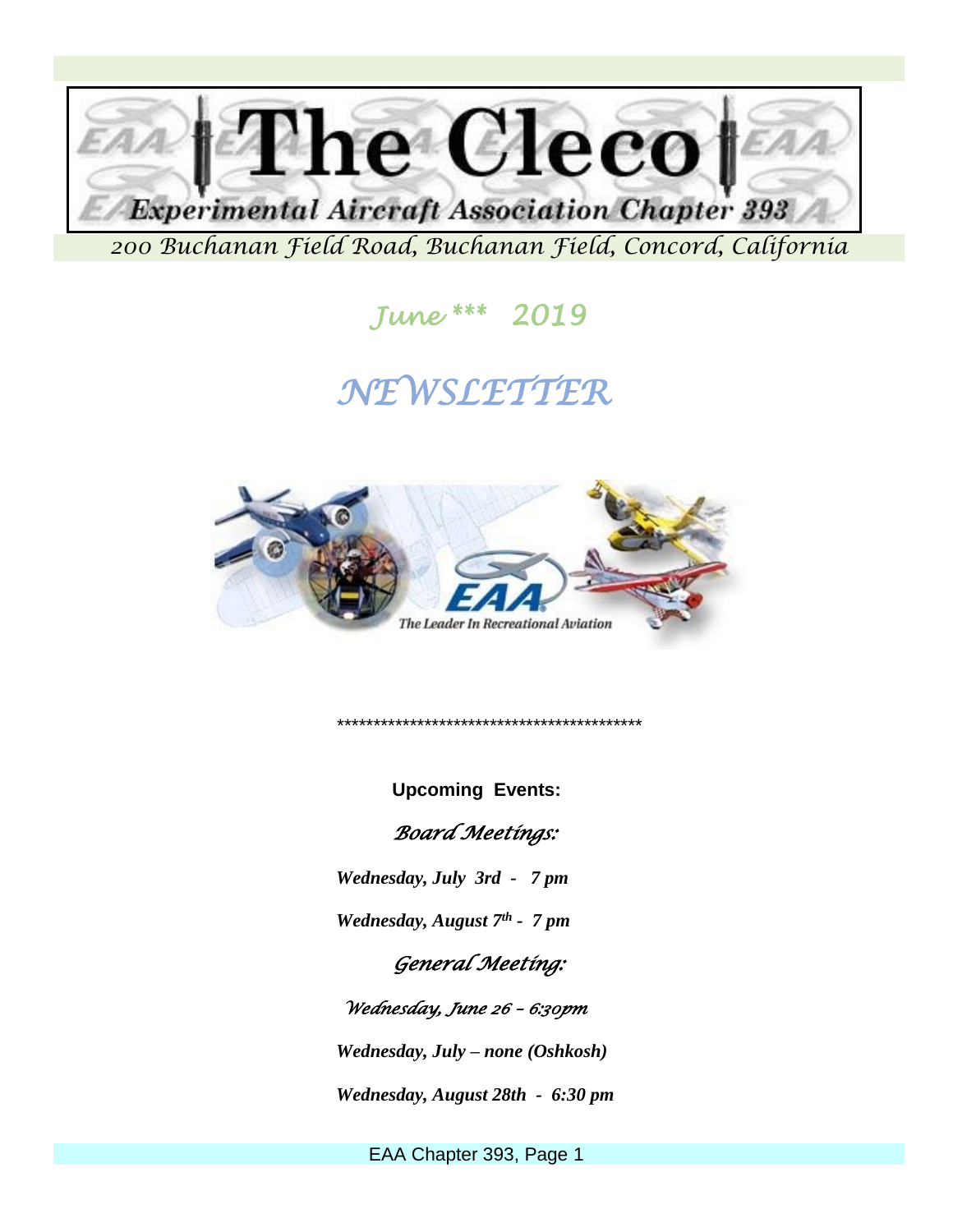### *Board Agenda for June 5 th :*

Meeting time will begin at 07:00 PM Meeting will end 09:00 or earlier

1. Welcome

2. Welcome Nick Sorrell and his parents. 2019 Advanced Air Academy attendee from Chapter 393. Feel free to ask questions and give congratulations.

- 3. Treasurers Report- Harvard
- 4. Secretaries report- Pete
- 5. Speaker or program for June 2019 General Meeting- Ron
- 6. Young Eagles- Stephen/Rose
- 7. Newsletter- Bill O'Brian
- 8. Menu for June General Meeting- Rick
- 9. Picnic in July- Food plans etc
- 10. Fund Raising-Lucy
- 11. Building and facilities-Tracy or Lee
- 12. Sonex Report-Lee
- 13. Any other items from Board Members

Adjournment.

\*\*\*\*\*\*\*\*\*\*\*\*\*\*\*\*\*\*\*\*\*\*\*\*\*\*\*\*\*\*\*\*\*\*\*\*\*\*\*\*\*\*\*\*\*\*\*\*\*\*\*\*\*\*

Oshkosh Youngen, See below.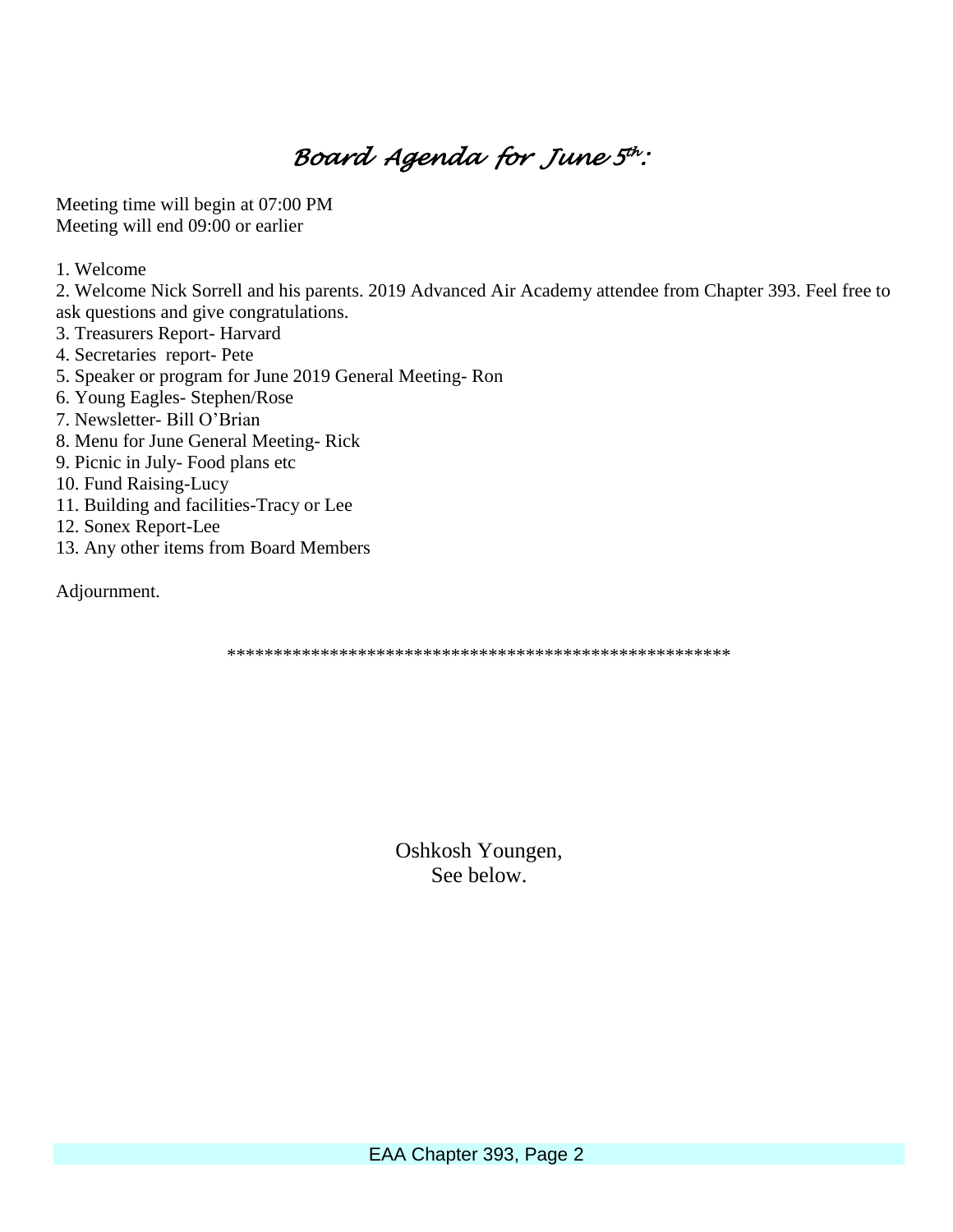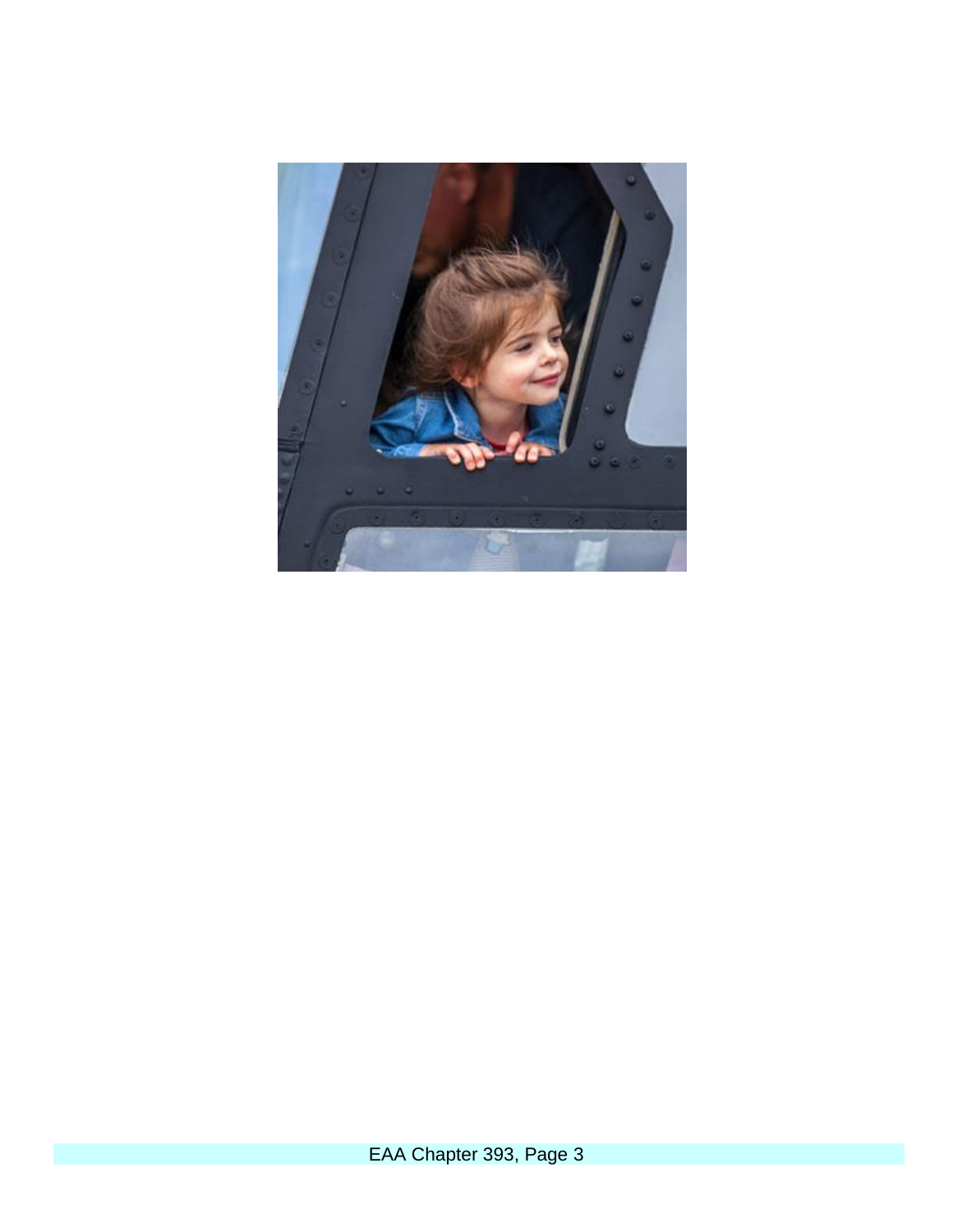#### EAA 393

Young Eagles Flight Stats

## **for June 15, 2019:**

- Flights below completed by pilot, plane # and young eagles flown -Compiled by Pete Mitchell:

To:Board@eaa393.org Jun 18 at 8:58 PM 6/15/2019 EAA Chapter 393 - Young Eagles - Event Details for 2019-06-15 [192.168.1.11/youngeagles/admin/eventdetails.php?date=2019-06-15](http://192.168.1.11/youngeagles/admin/eventdetails.php?date=2019-06-15) 1/1

Event Details for 2019-06-15 Volunteers Position Flights Allen, Jared N492SP 3 Chen, Jerry N2432K 3 Fitzgerald, Douglas A N91592 2 Freeman, Mark J N7662F 2 Holmes, Harvard N1228E 1 Kisling, Brian N7231E 4 Tiritilli, Tony N8679W 2

Total: 17



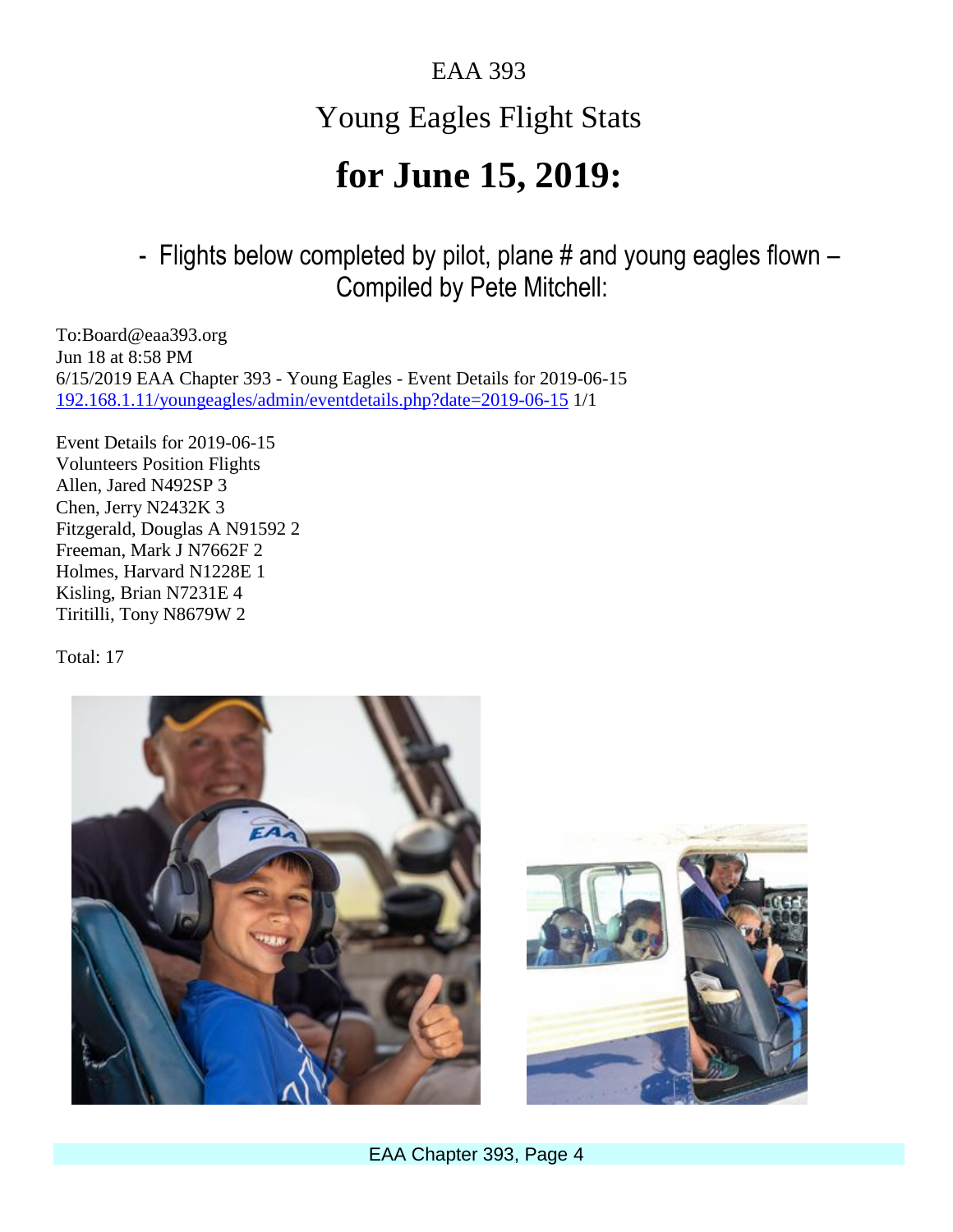#### May General Meeting Notes:

#### EAA 393 General Meeting Minutes May 22<sup>nd</sup> 2019

Harvard Holmes called the meeting to order at 19:30 in the clubhouse great room. Present twenty-one members guests Will Fares and DART representative Peg Gardner. Rich Bourgeois provided our roast chicken dinner.

Treasurers Report – Harvard Our bank balance is \$16,491 which includes the Tri-Motor check of \$3,335.37.

Secretary – Pete

Membership is 81 with nine unpaid. Welcome new member YE's volunteer Jyothsna (Joe) Thirumani, Jthirumani@gmail.com.

#### YE's – Stephen

We flew 22 YE's Saturday May 18<sup>th</sup> for a total of 81. June will be at Byron/Patriots. Stephen is leaving for Peru June 10th , Rose will be coordinating.

We need to advise the county (Judy) and leave a message at the clubhouse. The golf course banner needs to be installed.

#### Sonex – Lee T

Via email, The instruments for the new panel have been ordered. An extension to the original glare shield has been fabricated by Bob Rudolph and is in place. A new panel has been fabricated similar to the current B model, ready for component installation. A big thanks to to Frank Kelly, Mark Ausman, John Koehler, Bill Lawrence and Lucy Hart for their work.

#### Cleco – Bill O'Brian

Deadline for material is two weeks after our board meeting. Would like Sonex pictures. Bill demonstrated the use of an E6B flight computer (non-electronic) to answer a fuel remaining test question. Bill will include a letter from past member Carl-Erik Olsen in the next Cleco.

#### Fundraising – Lucy Hart

A computer will be set up at clubhouse YE events to "enroll" willing parents in Amazon Prime and or eScript. Donations are up to \$192 this year.

#### NA-50 – Stephen and Peter Friedman

Stephen played a video "newsreel" shown to much of Peru on NA-50 developments. Stephen motioned and members approved, 393 donate \$250 to Peru's chapter 1572. His request for Sister Chapter status was deferred for further study.

Meeting adjourned 20:45 PJM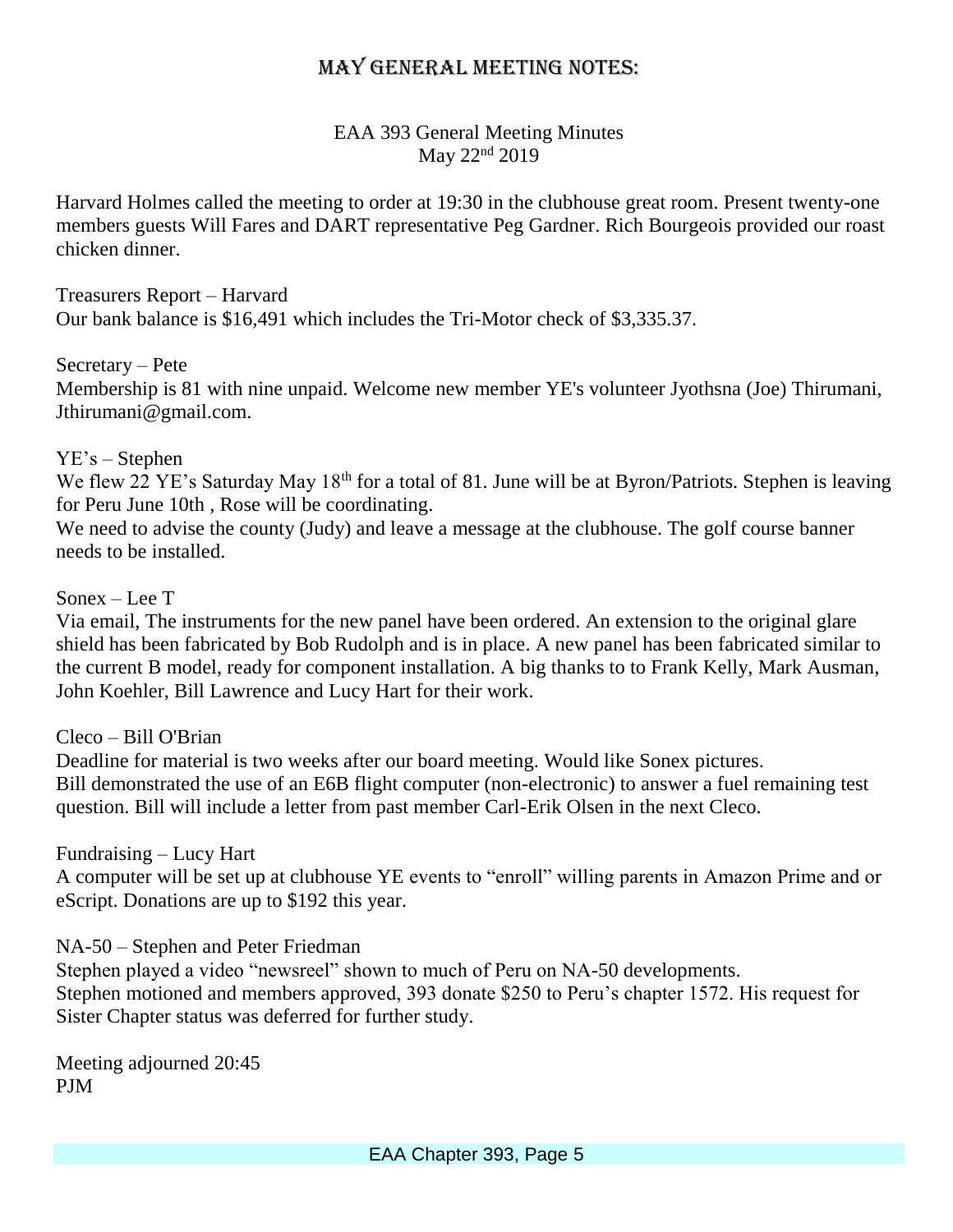On Memorial Day weekend a group of EAA members along with MDPA members flew to the Grand Canyon for three days and had a great time walking around the rim and socializing. Here is one of the pictures:



Early Buchanan Field

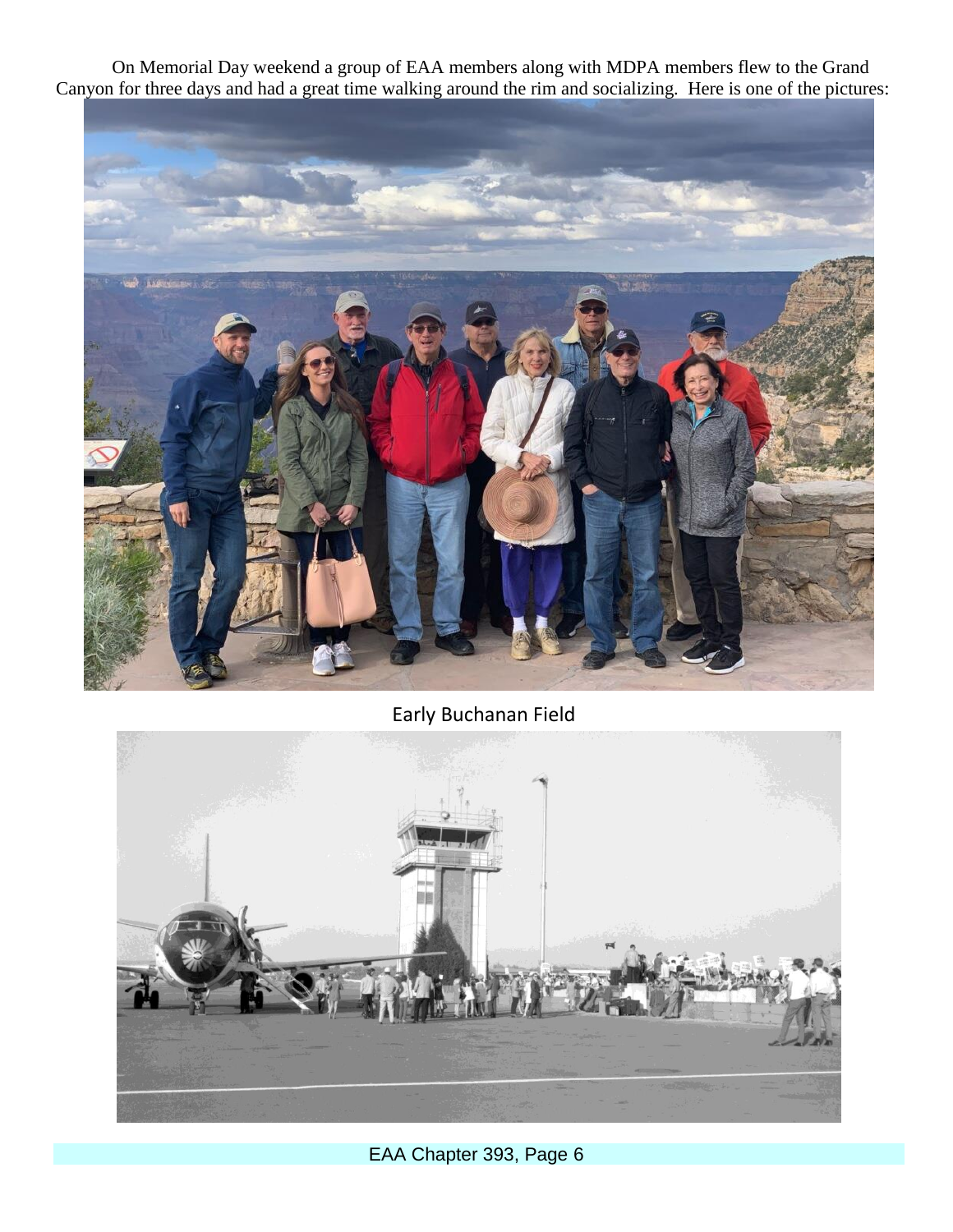

# *(throughout the newsletter)*



**Maintenance - Avionics -Fuel/Line Service**

Larry E. Rohrbacher Line Service Manager

145 John Glenn Drive, Concord, CA. 94520 Tel: 925.676.2100 Fax: 925.676.5580 lineservice@sterlingav.com

*Coming soon !*

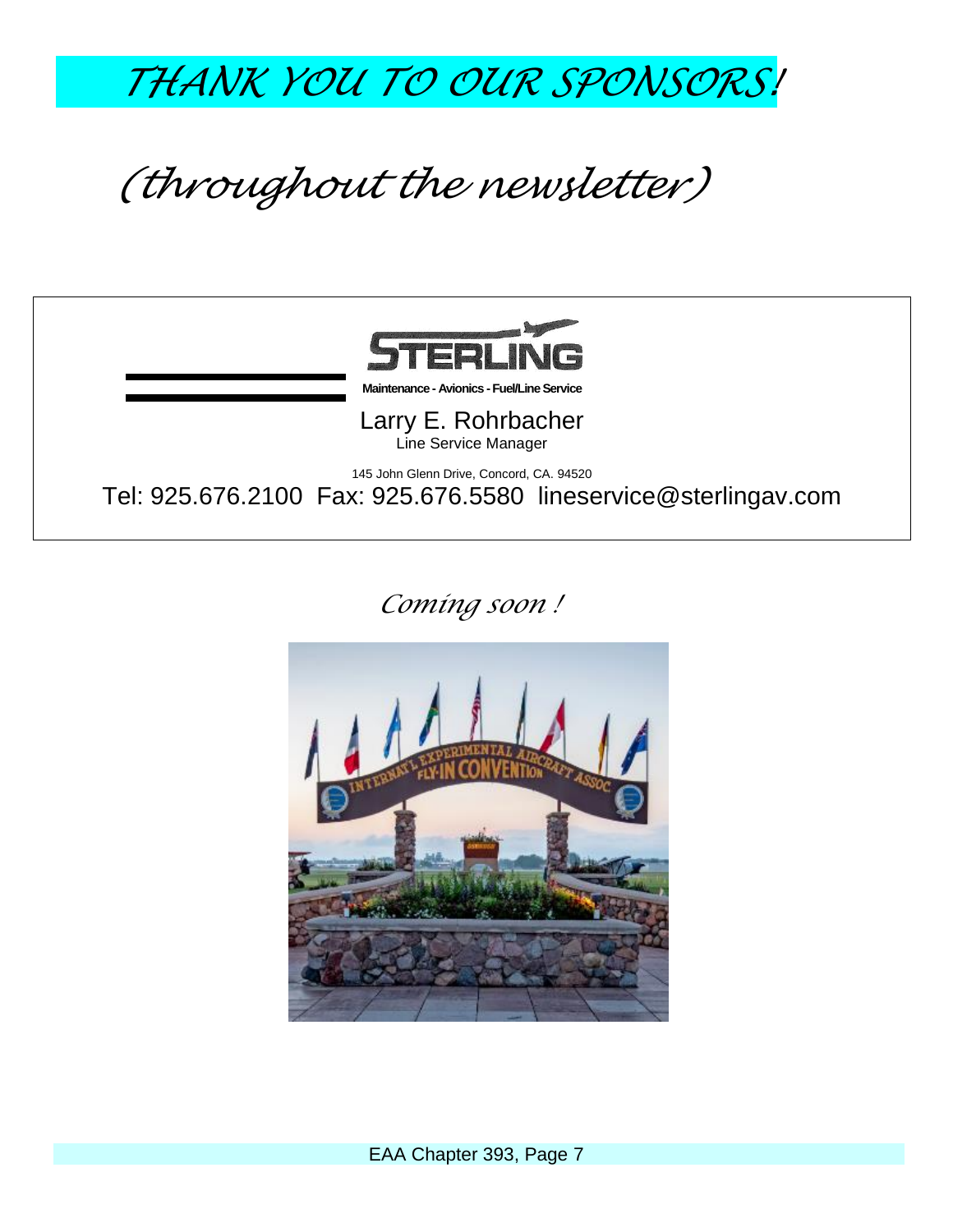#### *WANTED!*

#### *HANGAR SPACE FOR RENT*

**This local EAA Chapter 393, Concord (Buchanan Field), California is looking to rent a hangar** 

**large enough in which to build a kit plane.**

**Anyone who has any information regarding this plan, please contact this person:**

Ron Lem

925 395-0672





\**Old fashioned baking and cake crafting\* Visit us in our new home:*

> **1848 Willow Pass Road, Concord 925.689.7220. www.alpinepastry.co**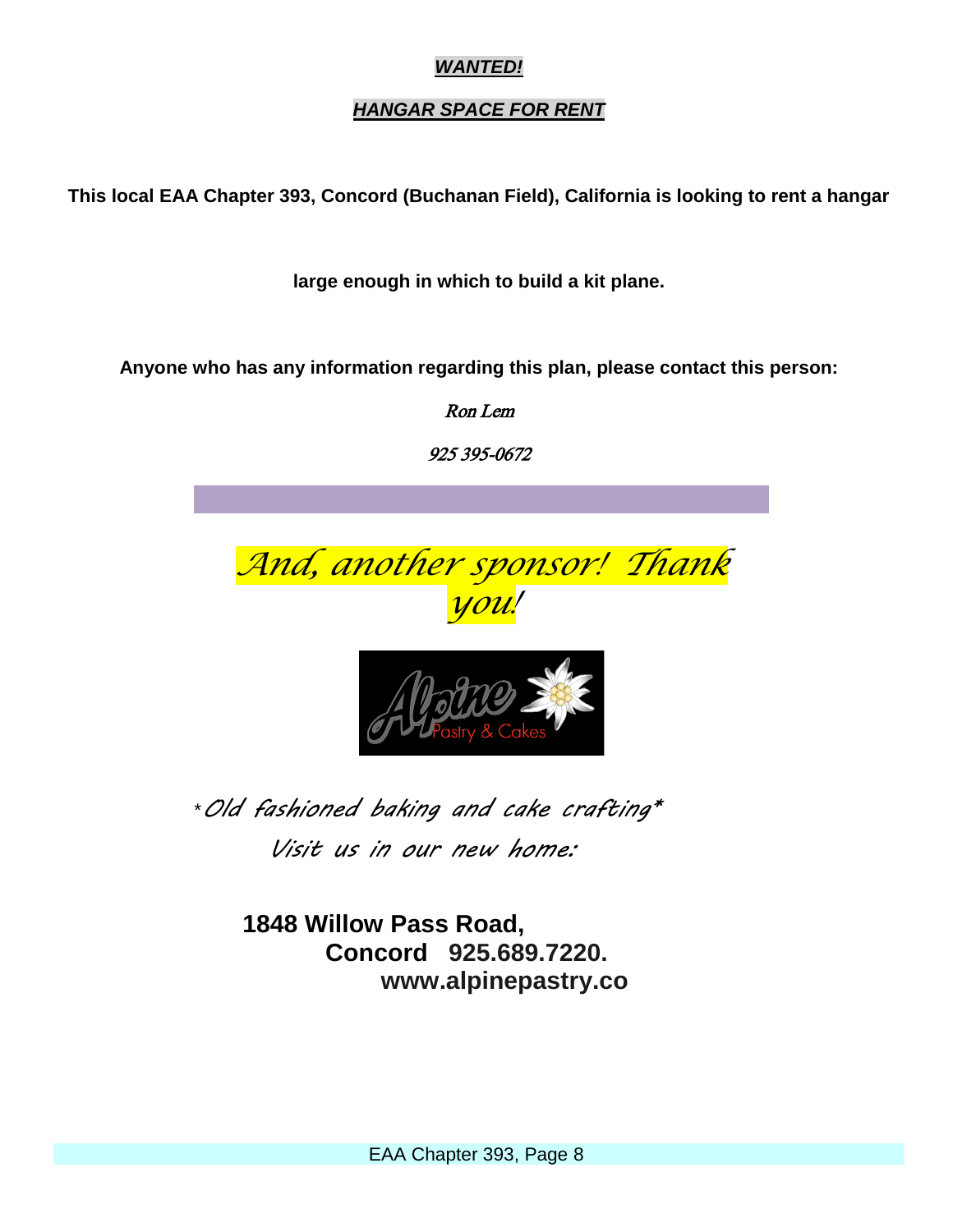#### **The Experimental Aircraft Association Board of Directors Chapter 393 of Concord, CA**

P.O. Box 6524, Concord, CA 94524-1524

<http://www.eaa393.org/> Email: [nle@eaa393.org](mailto:nle@eaa393.org)

Officers/Appointees for 2017-2018:

President: Bill Bower [pres@eaa393.org](mailto:pres@eaa393.org) 925 813-5172

Vice President: Ron Lem [veep@eaa393.org](mailto:veep@eaa393.org) 415 532-6561

[secty@eaa393.org](mailto:secty@eaa393.org) 925 685-3700

Secretary **Pete Mitchell** 

Treasurer **Harvard Holmes** [treas@eaa393.org](mailto:treas@eaa393.org) 510 526-5347

Newsletter Editor **Bill O'Brian** [nle@eaa393.org](mailto:nle@eaa393.org) 925 254-6336

Tech. Counselor **available** 

Young Eagles Stephen Tucker Stephenf4e@gmail.com 925 586-5977

Dinner Coordinator **Rick Bourgeois** [RicFlyer@Comcast.net](mailto:RicFlyer@Comcast.net) 925 432-9075

Government Affairs **Currently Open** 

Photographer Greg Kar [GregKarson@yahoo.com](mailto:GregKarson@yahoo.com) 925 864-3036

[webmaster@eaa393.org](mailto:webmaster@eaa393.org) 510 828 1734

Buildings Tracy Peters (temp) 510 301-8485

Webmaster Renee Robinson

*NOTICE to AIRMEN: Please send me any old aviation pictures you have of yourself, your planes, and EAA events, a sort of look back at history. Your Newsletter Editor, Bill*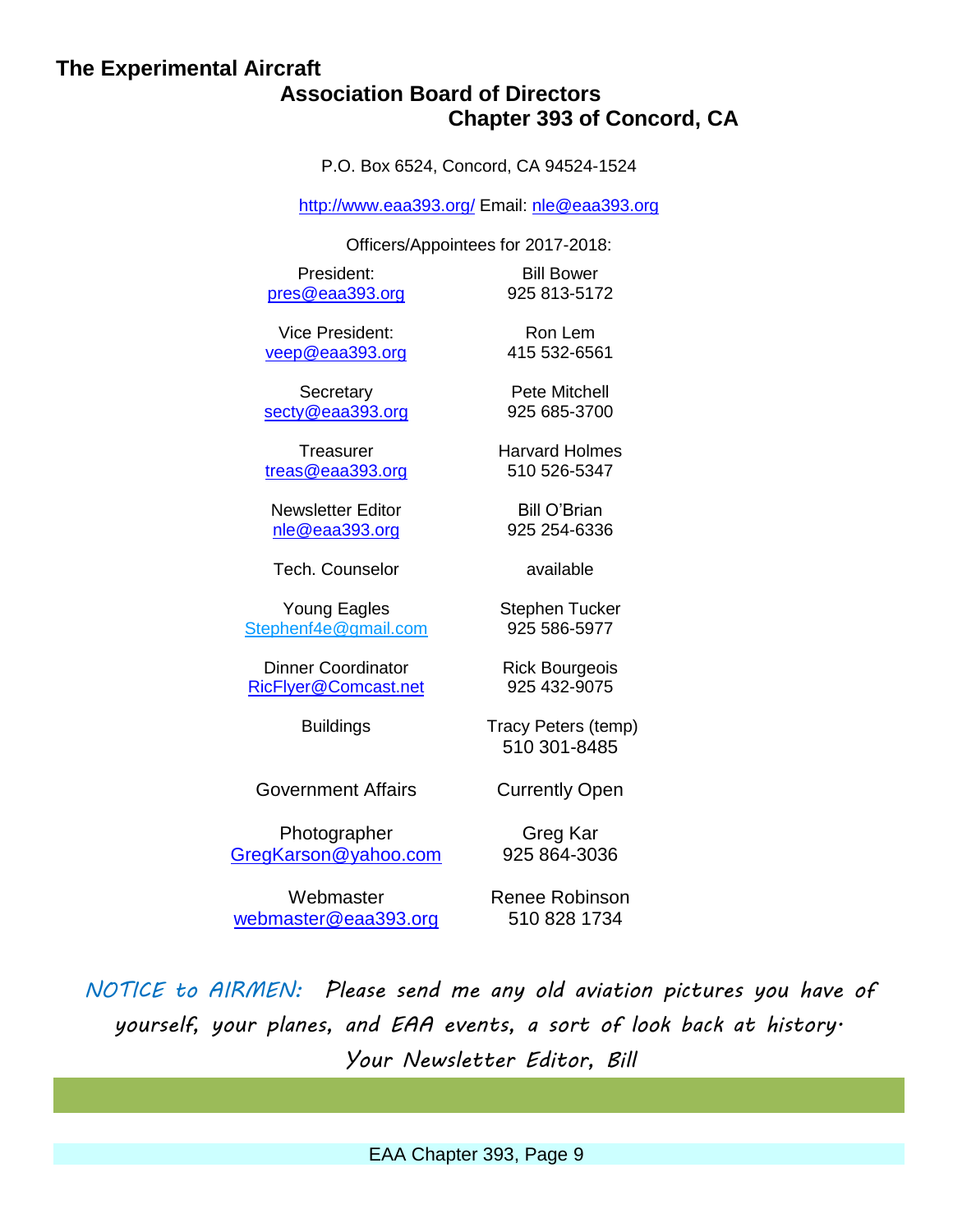

# *And, how could we forget this very consistent sponsor?????*



### *Our meetings are open to the public.*

 Join us for dinner at 6:30 pm (\$7 donation) with the general meeting at 7:30 pm on the above dates in the building at 200 Buchanan Field Road. Enter from the west side of the building, on the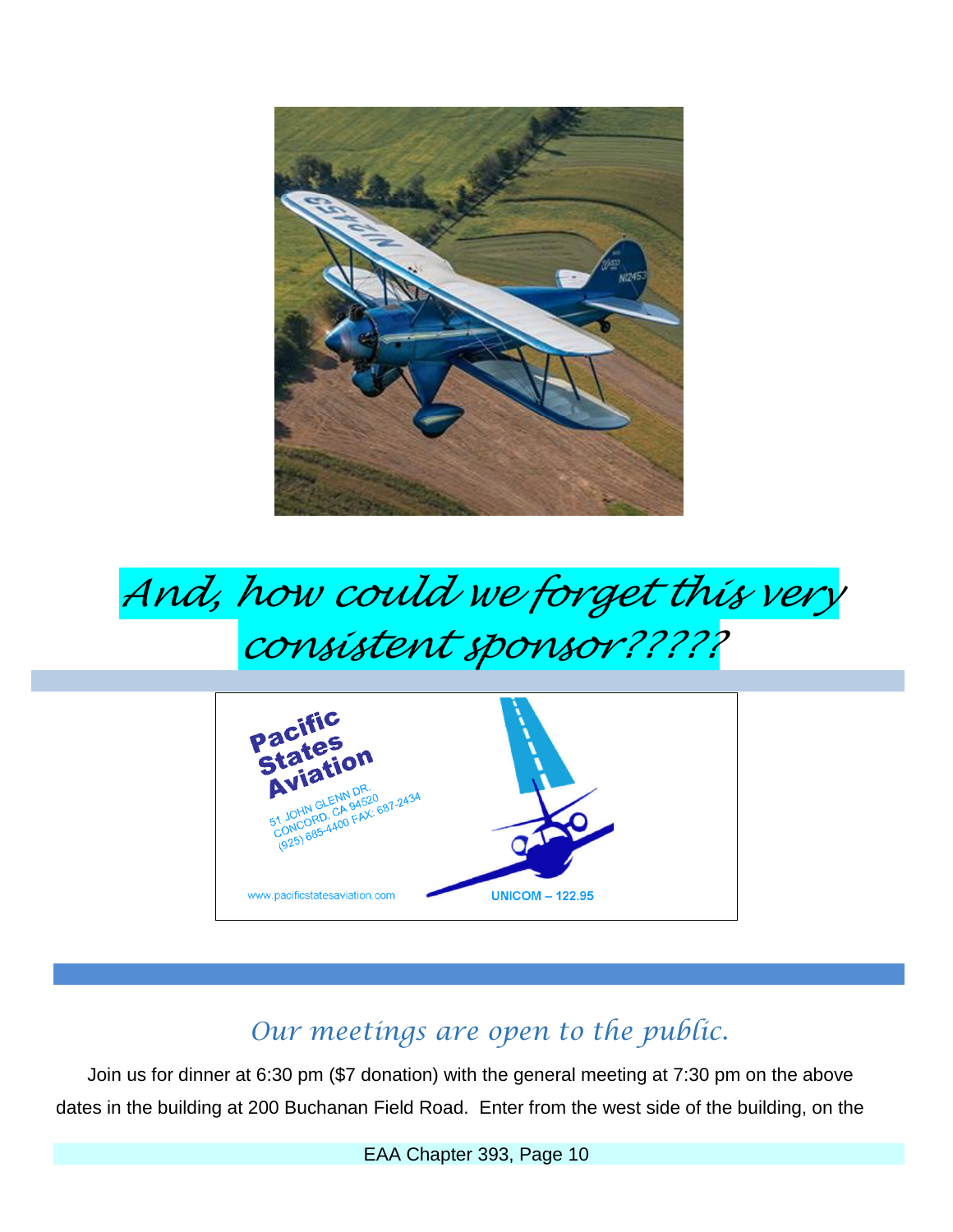west side of the airport. We always have various speakers and presentations of interest to aviators, after dinner.

 Chapter 393 fly-outs are open to chapter members and guests. See the following article explaining them:

*Wednesday Fly-Outs* 

By Harvard Holmes

*To maintain our proficiency, a number of pilots get together on Wednesdays and fly somewhere for lunch. Many of the aircraft owners in the chapter participate. Passengers are always welcome. Not only is it a great way to see the Bay Area, it's also fun to see and ride in our members' aircraft. The email address is WedFlyOut@eaa393.org You may contact HarvardHolmes@comcast.net or Renee Robinson webmaster@eaa393.org to be added to or removed from this list.* 

*Generally, someone who wants to go flying will send a suggestion to this list a day or two before. Those who can go will respond, and a destination gets selected. Recent destinations have included: South Lake Tahoe, Half Moon Bay, Petaluma, Santa Rosa, Ukiah, Boonville, Shelter Cove, Willows, Auburn, Sacramento, Lodi, Stockton, Merced, Watsonville and Salinas. If the weather is poor, a destination may be selected as late as Wednesday morning.* 

*The most active pilots on this list are Harvard Holmes, Bill Reining, Renee Robinson, Stu Schuster, and Clint Beacham. Pilots sometimes advertise that they have empty seats, but not always. Harvard Holmes, Bill Reining and Stu Schuster are most likely to have extra seats (4 seat aircraft). My advice is to contact a pilot in advance to make sure they have room and to get directions. Typically, you'd get to the airport by 11:00am and return by 4pm.*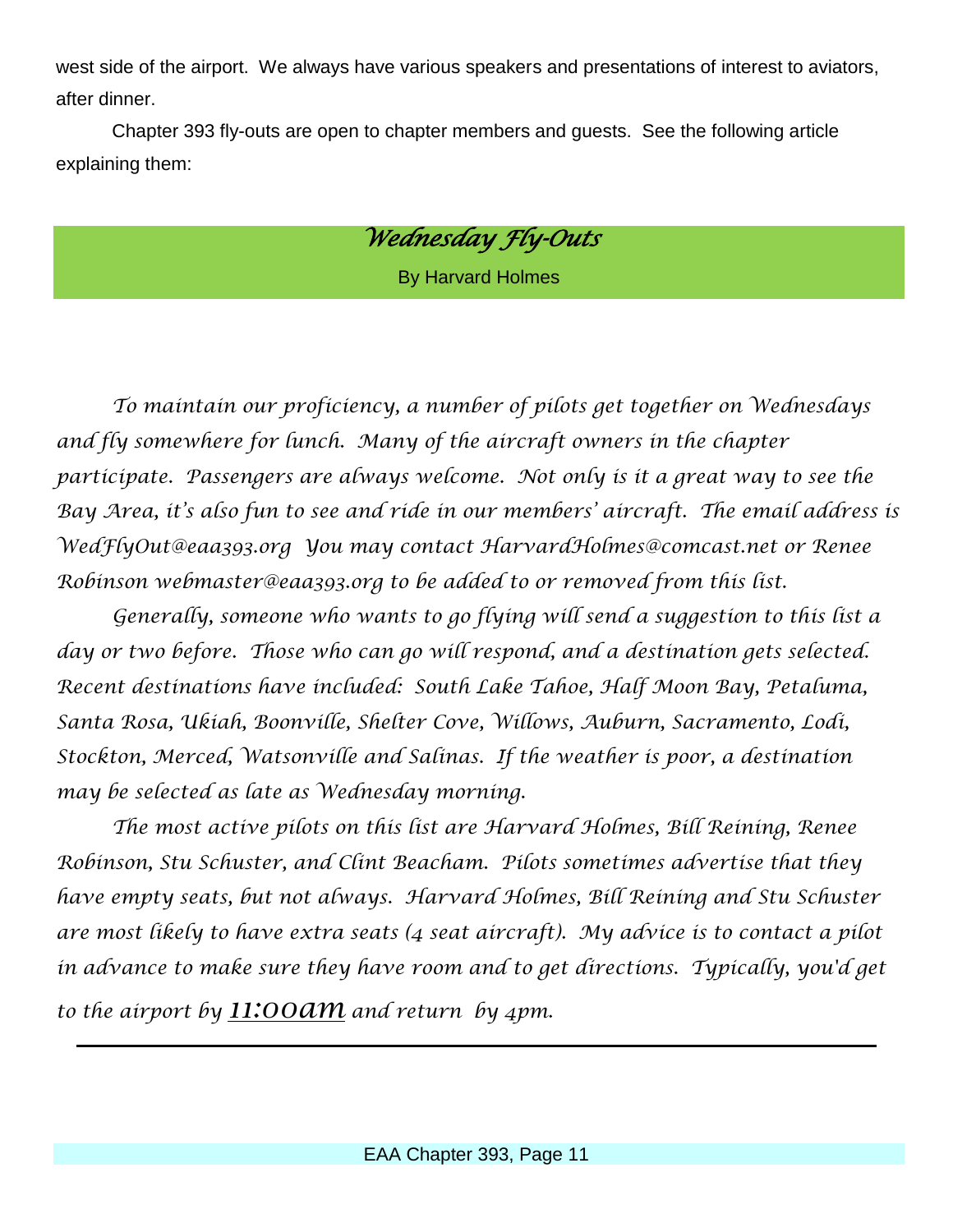## BYE BYE, FOR NOW.

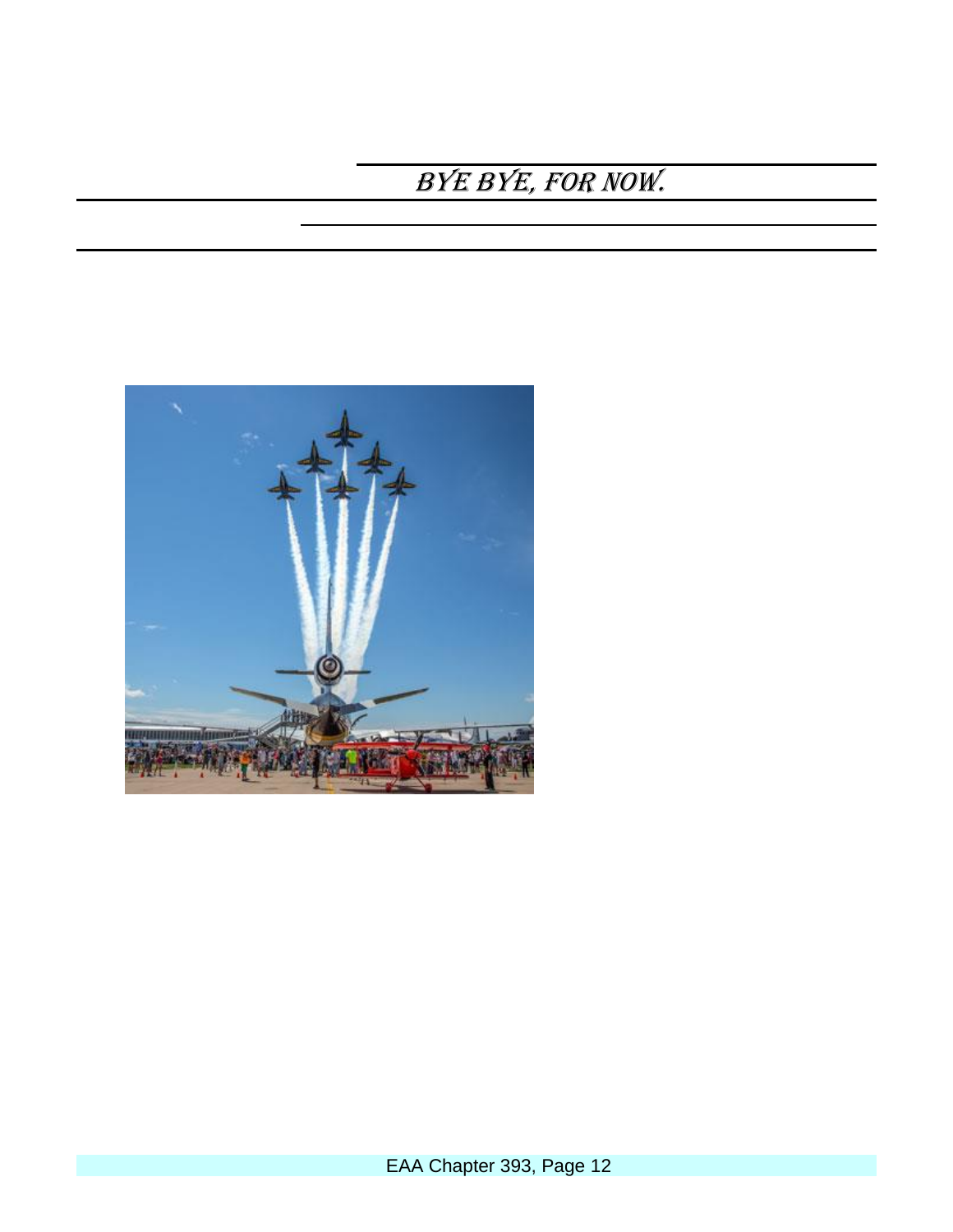

Yo tax dollars at work!

## *That's all, folks.*

*You made it to the end of the newsletter. I hope you enjoyed it! Keep on Flying!*

O'B